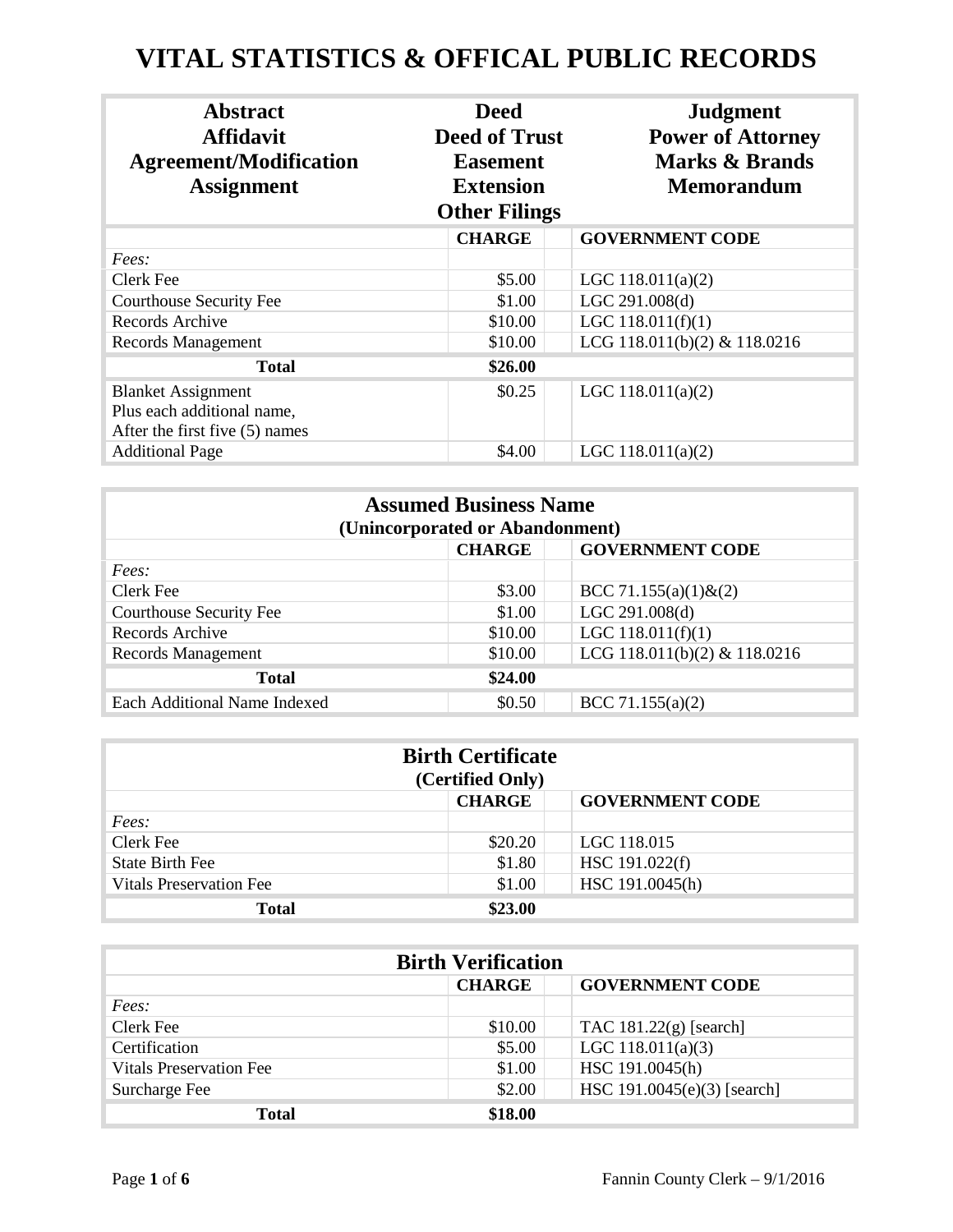| <b>Bond to Indemnify/Performance Bond</b><br><b>General Recording Fee PLUS Service Fee</b><br>(Any contract is filed separately) |         |                              |  |
|----------------------------------------------------------------------------------------------------------------------------------|---------|------------------------------|--|
| <b>CHARGE</b><br><b>GOVERNMENT CODE</b>                                                                                          |         |                              |  |
| Fees:                                                                                                                            |         |                              |  |
| Clerk Fee                                                                                                                        | \$5.00  | LGC 118.020, 118.011(a)(6)   |  |
| Courthouse Security Fee                                                                                                          | \$1.00  | LGC 291.008(d)               |  |
| Records Archive                                                                                                                  | \$10.00 | LGC $118.011(f)(1)$          |  |
| Records Management                                                                                                               | \$10.00 | LCG 118.011(b)(2) & 118.0216 |  |
| \$26.00<br><b>Total</b>                                                                                                          |         |                              |  |
| <b>Additional Page</b>                                                                                                           | \$4.00  | LGC $118.011(a)(1)$          |  |

| <b>Budgets-Filed but not recorded</b><br>(Cities, Schools, School Districts) |               |                        |
|------------------------------------------------------------------------------|---------------|------------------------|
|                                                                              | <b>CHARGE</b> | <b>GOVERNMENT CODE</b> |
| <i>Fees: NO CHARGE</i>                                                       |               |                        |
| Total                                                                        | \$0.00        |                        |

| <b>Certification</b>                    |        |                                  |  |
|-----------------------------------------|--------|----------------------------------|--|
| <b>CHARGE</b><br><b>GOVERNMENT CODE</b> |        |                                  |  |
| Fees:                                   |        |                                  |  |
| Clerk Fee                               | \$5.00 | LGC 118.011(a)(3), 118.011(a)(4) |  |
| <b>Each Additional Page</b>             | \$1.00 | LGC 118.011(a)(3)                |  |

| <b>Copies</b>                          |               |                                  |
|----------------------------------------|---------------|----------------------------------|
|                                        | <b>CHARGE</b> | <b>GOVERNMENT CODE</b>           |
| <i>Fees:</i>                           |               |                                  |
| Per Page                               | \$1.00        | LGC 118.0145, 118.011(a)(4)      |
| Additional charge for more than 1 hour | \$15.00       | LGC 118.011(c)***** see note**** |

| <b>Copies</b><br>(Compact Disc) |               |                        |
|---------------------------------|---------------|------------------------|
|                                 | <b>CHARGE</b> | <b>GOVERNMENT CODE</b> |
| Fees:                           |               |                        |
| Disc                            | \$1.00        | GC 552.261             |

| <b>DD214</b><br>(Discharge)                 |        |                          |
|---------------------------------------------|--------|--------------------------|
| <b>GOVERNMENT CODE</b><br><b>CHARGE</b>     |        |                          |
| No Cost *** Thank you for your service! *** | \$0.00 | LGC 192.002 & GC 603.003 |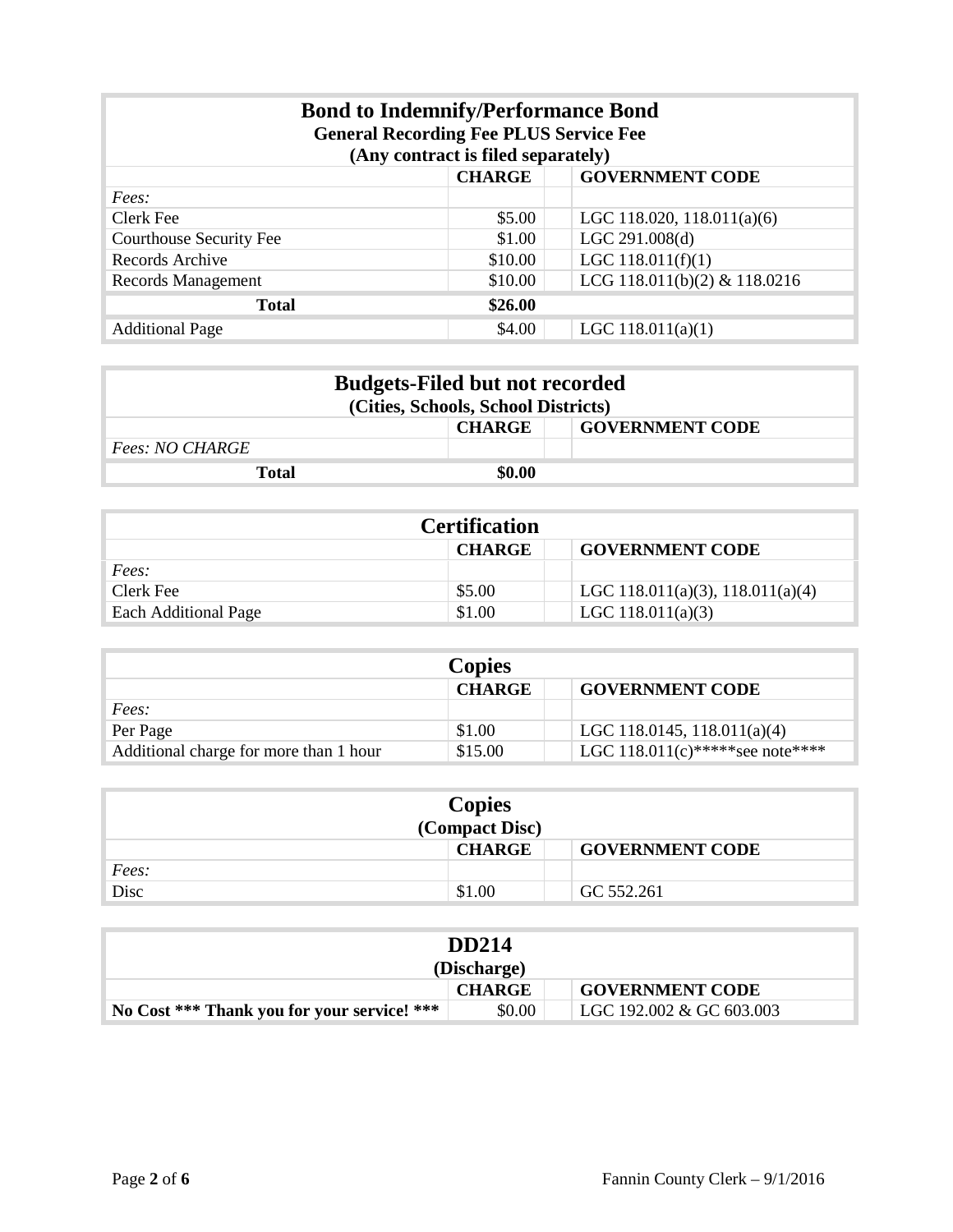| <b>Death Certificates</b>      |               |                        |  |
|--------------------------------|---------------|------------------------|--|
|                                | <b>CHARGE</b> | <b>GOVERNMENT CODE</b> |  |
| Fees:                          |               |                        |  |
| Clerk Fee                      | \$20.00       | GC 118.015             |  |
| <b>Vitals Preservation Fee</b> | \$1.00        | HSC 191.0045(h)        |  |
| <b>Total</b>                   | \$21.00       |                        |  |
| Additional copies (each)       | \$4.00        | GC 118.015             |  |

| <b>Death Verification</b>      |               |                          |
|--------------------------------|---------------|--------------------------|
|                                | <b>CHARGE</b> | <b>GOVERNMENT CODE</b>   |
| Fees:                          |               |                          |
| Clerk Fee                      | \$10.00       | TAC $181.22(g)$ [search] |
| Certification                  | \$5.00        | LGC $118.011(a)(3)$      |
| <b>Vitals Preservation Fee</b> | \$1.00        | HSC 191.0045(h)          |
| <b>Total</b>                   | \$16.00       |                          |

| <b>Exemplification</b>                  |        |                                                                           |  |
|-----------------------------------------|--------|---------------------------------------------------------------------------|--|
| <b>CHARGE</b><br><b>GOVERNMENT CODE</b> |        |                                                                           |  |
| Fees:                                   |        |                                                                           |  |
| Clerk Fee                               | \$2.00 | LGC 118.101(HB11, 79 <sup>th</sup> Leg 2 <sup>nd</sup><br>Called Session) |  |
| <b>Total</b>                            | \$2.00 |                                                                           |  |

| <b>Lien or Release of Lien</b><br><b>Hospital or Mechanics</b> |                                         |                              |  |
|----------------------------------------------------------------|-----------------------------------------|------------------------------|--|
|                                                                | <b>CHARGE</b><br><b>GOVERNMENT CODE</b> |                              |  |
| Fees:                                                          |                                         |                              |  |
| Clerk Fee                                                      | \$5.00                                  | LGC $118.011(a)$             |  |
| Courthouse Security Fee                                        | \$1.00                                  | LGC 291.008(d)               |  |
| Records Archive                                                | \$10.00                                 | LGC $118.011(f)(1)$          |  |
| <b>Records Management</b>                                      | \$10.00                                 | LCG 118.011(b)(2) & 118.0216 |  |
| <b>Total</b>                                                   | \$26.00                                 |                              |  |
| <b>Additional Page</b>                                         | \$4.00                                  | LGC $118.011(a)(2)$          |  |

| <b>Lien or Release of Lien</b><br><b>Federal Tax</b> |               |                              |
|------------------------------------------------------|---------------|------------------------------|
|                                                      | <b>CHARGE</b> | <b>GOVERNMENT CODE</b>       |
| Fees:                                                |               |                              |
| Clerk Fee                                            | \$10.00       | PC 14.004                    |
| <b>Courthouse Security Fee</b>                       | \$1.00        | LGC 291.008(d)               |
| Records Archive                                      | \$10.00       | LGC $118.011(f)(1)$          |
| Records Management                                   | \$10.00       | LCG 118.011(b)(2) & 118.0216 |
| Total                                                | \$31.00       |                              |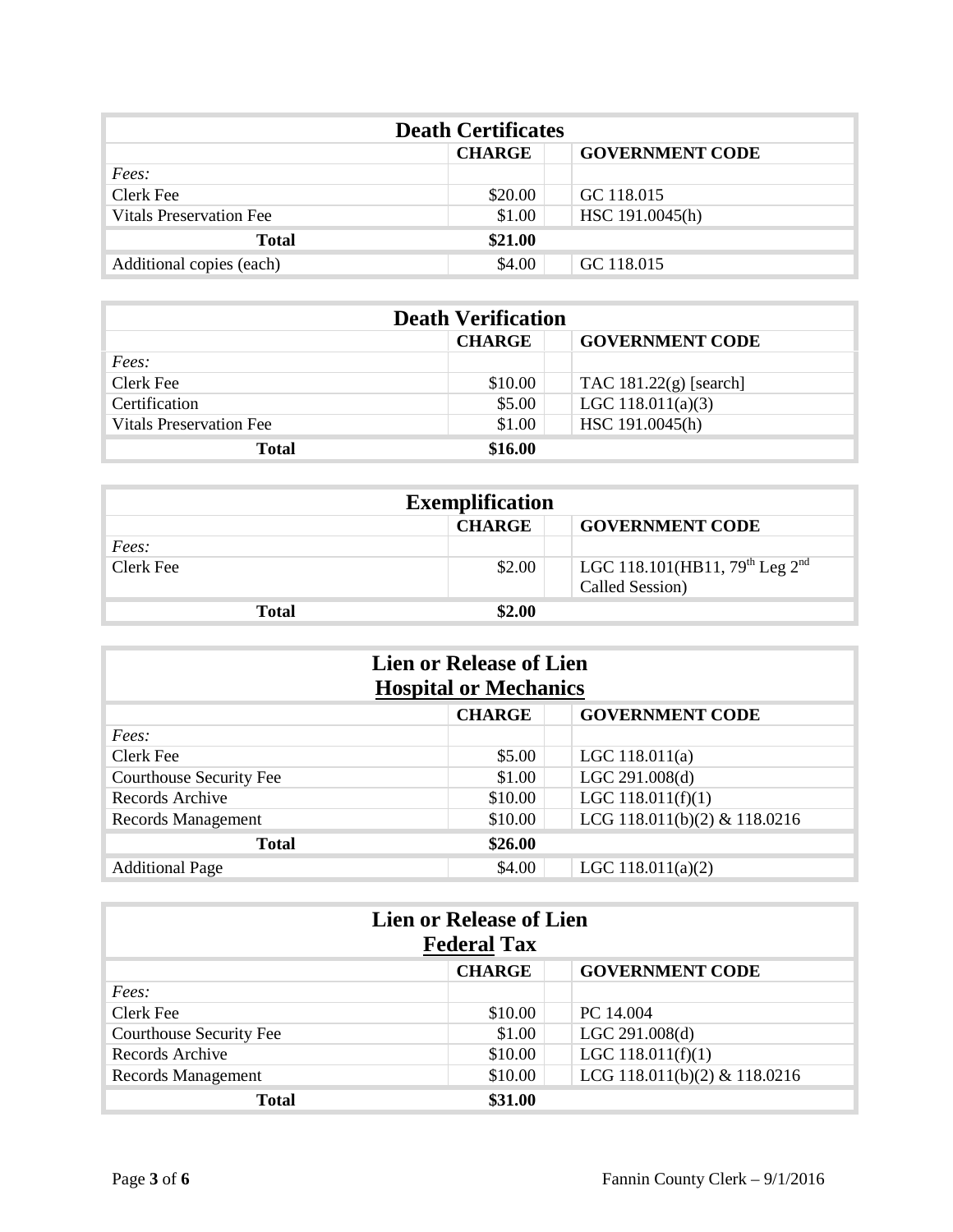| <b>Lien or Release of Lien</b><br><b>State Tax</b> |               |                              |
|----------------------------------------------------|---------------|------------------------------|
|                                                    | <b>CHARGE</b> | <b>GOVERNMENT CODE</b>       |
| Fees:                                              |               |                              |
| Clerk Fee                                          | \$5.00        | LGC $118.011(a)$             |
| Courthouse Security Fee                            | \$1.00        | LGC 291.008(d)               |
| Records Management                                 | \$10.00       | LCG 118.011(b)(2) & 118.0216 |
| <b>Total</b>                                       | \$16.00       |                              |

| <b>Marriage License Application</b> |               |                              |
|-------------------------------------|---------------|------------------------------|
|                                     | <b>CHARGE</b> | <b>GOVERNMENT CODE</b>       |
| Fees:                               |               |                              |
| Clerk Fee                           | \$30.00       | LGC $118.011(a)(7)$          |
| <b>Courthouse Security Fee</b>      | \$1.00        | LGC 291.008(d)               |
| Records Archive                     | \$10.00       | LGC $118.011(f)(1)$          |
| Records Management                  | \$10.00       | LCG 118.011(b)(2) & 118.0216 |
| Family Trust Fund to State          | \$10.00       | LGC $118.022(a)(2)$          |
| <b>State Fee-Marriage</b>           | \$20.00       | LGC $118.022(a)(1)$          |
| <b>Vitals Preservation Fee</b>      | \$1.00        | HSC 191.0045(h)              |
| <b>Total</b>                        | \$82.00       |                              |

## **Marriage with TWOGETHER in TEXAS**

Fee and 72 hour waiting period waived upon completion of a premarital education course and proof of a certificate of completion within one year of completion. As of September 1. 2008, couples who go through the State of Texas approved Marriage Education Class (House Bill 2685) will not have to pay the \$60 Sate portion of their marriage license fee. They still pay the smaller county portion, which varies by county. LGC 118.018(b)(1-2)

|                                | <b>CHARGE</b> | <b>GOVERNMENT CODE</b>               |
|--------------------------------|---------------|--------------------------------------|
| Fees:                          |               |                                      |
| License Fee - waived           | \$0.00        | LGC 118.011(a)(7), $118.018(b)(1-2)$ |
| <b>Courthouse Security Fee</b> | \$1.00        | LGC 291.008(d)                       |
| Records Archive                | \$10.00       | LGC $118.011(f)(1)$                  |
| Records Management             | \$10.00       | LCG 118.011(b)(2) & 118.0216         |
| <b>Vitals Preservation Fee</b> | \$1.00        | HSC 191.0045(h)                      |
| <b>Total</b>                   | \$22.00       |                                      |

| <b>Marriage</b><br><b>Declaration of Informal Marriage</b> |         |                              |
|------------------------------------------------------------|---------|------------------------------|
| <b>GOVERNMENT CODE</b><br><b>CHARGE</b>                    |         |                              |
| Fees:                                                      |         |                              |
| Clerk Fee                                                  | \$12.50 | LGC $118.022(a)(1)$          |
| <b>Courthouse Security Fee</b>                             | \$1.00  | LGC 291.008(d)               |
| Records Archive                                            | \$10.00 | LGC $118.011(f)(1)$          |
| Records Management                                         | \$10.00 | LCG 118.011(b)(2) & 118.0216 |
| <b>Vitals Preservation Fee</b>                             | \$1.00  | HSC 191.0045(h)              |
| <b>State Fee-Declaration</b>                               | \$12.50 | LGC $118.022(a)(1)$          |
| <b>Total</b>                                               | \$47.00 |                              |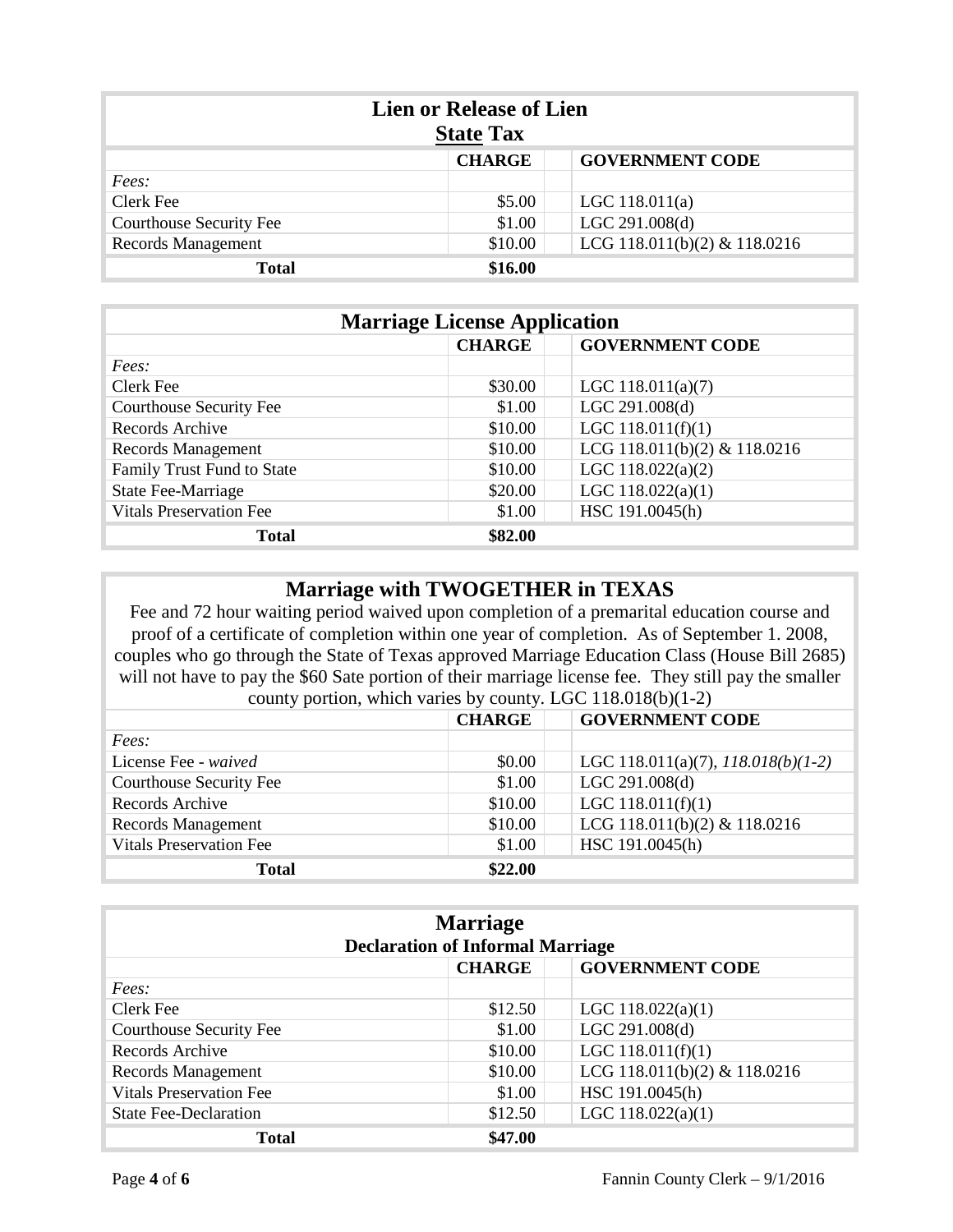| <b>Notice</b><br><b>Trustee Sale</b> |               |                        |
|--------------------------------------|---------------|------------------------|
|                                      | <b>CHARGE</b> | <b>GOVERNMENT CODE</b> |
| Fees:                                |               |                        |
| Clerk Fee                            | \$5.00        | PC $51.002(f)$         |
| <b>Courthouse Security Fee</b>       | \$1.00        | LGC 291.008(d)         |
| <b>Total</b>                         | \$6.00        |                        |

| <b>Plat 18 x 24</b><br>Filing with a CD for Future use is appreciated. |         |                              |  |
|------------------------------------------------------------------------|---------|------------------------------|--|
| <b>GOVERNMENT CODE</b><br><b>CHARGE</b>                                |         |                              |  |
| Fees:                                                                  |         |                              |  |
| Clerk Fee                                                              | \$16.00 | LGC $118.011(c)$             |  |
| <b>Courthouse Security Fee</b>                                         | \$1.00  | LGC 291.008(d)               |  |
| Records Archive                                                        | \$10.00 | LGC $118.011(f)(1)$          |  |
| Records Management                                                     | \$10.00 | LCG 118.011(b)(2) & 118.0216 |  |
| <b>Total</b>                                                           | \$37.00 |                              |  |

| Plat $24 \times 36$<br>Filing with a CD for Future use is appreciated. |         |                              |  |
|------------------------------------------------------------------------|---------|------------------------------|--|
| <b>GOVERNMENT CODE</b><br><b>CHARGE</b>                                |         |                              |  |
| Fees:                                                                  |         |                              |  |
| Clerk Fee                                                              | \$26.00 | LGC $118.011(c)$             |  |
| <b>Courthouse Security Fee</b>                                         | \$1.00  | LGC 291.008(d)               |  |
| Records Archive                                                        | \$10.00 | LGC $118.011(f)(1)$          |  |
| Records Management                                                     | \$10.00 | LCG 118.011(b)(2) & 118.0216 |  |
| <b>Total</b>                                                           | \$47.00 |                              |  |

| <b>Postings</b><br><b>Public Notice</b> |               |                             |
|-----------------------------------------|---------------|-----------------------------|
|                                         | <b>CHARGE</b> | <b>GOVERNMENT CODE</b>      |
| Fees:                                   |               |                             |
| Clerk Fee                               | \$2.00        | PC 51.002(f) LGC 118.011(c) |
| <b>Courthouse Security Fee</b>          | \$1.00        | LGC 291.008(d)              |
| <b>Total</b>                            | \$3.00        |                             |

**Exclusions for Public Notice Fees:**"…a county commissioners court, municipal governing body, a deliberative body classified as a department, agency or political subdivision of a county or municipality, a school district board of trustees, a county board of education, the governing boards of a special district created by law, and water districts."

OAG Opinion No. GA-0152 dated 02/19/2001